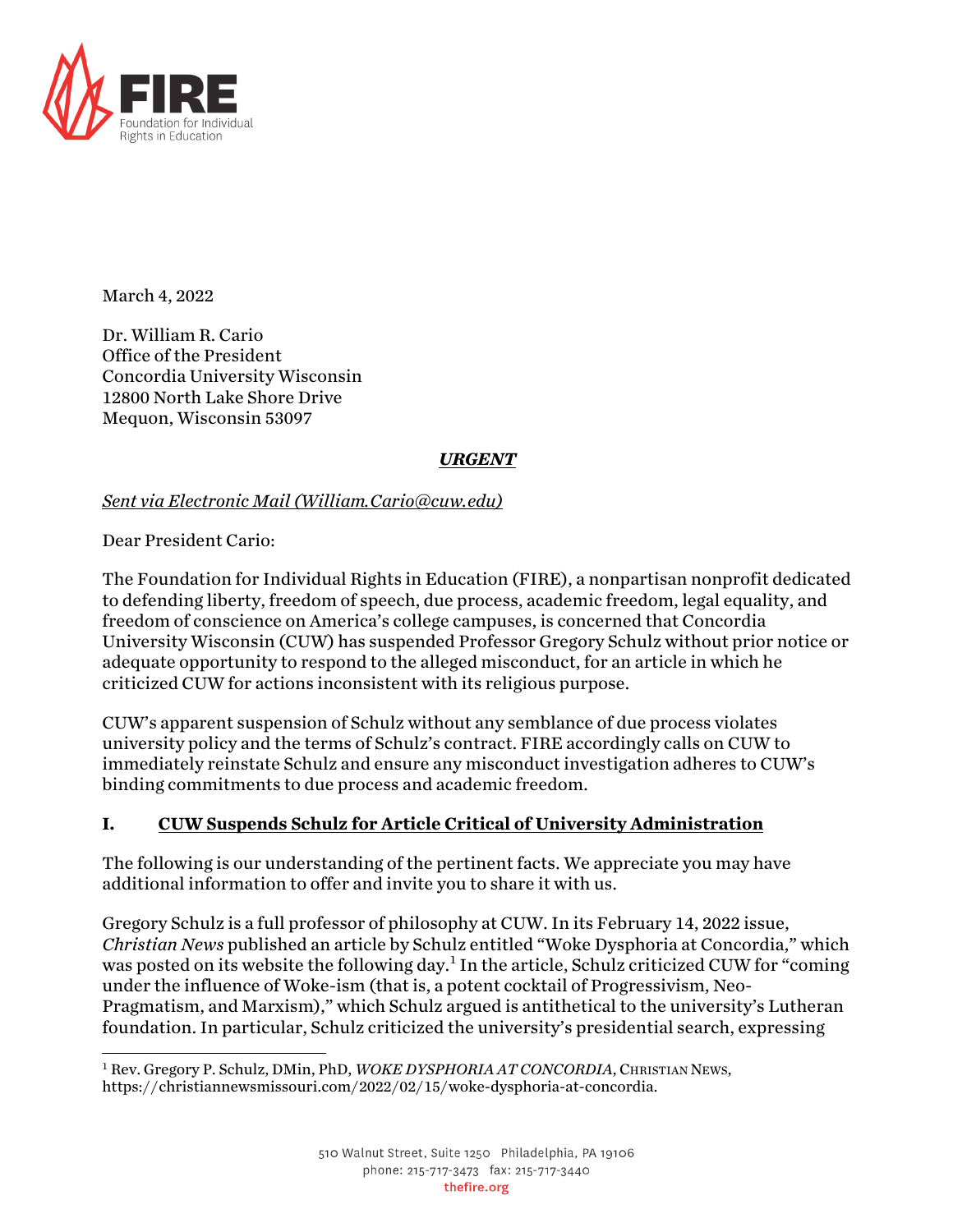concern the board of regents seeks to install a "disruptive" and "transformational" president who would be "radically different from spiritual and educational leadership as authoritatively described in the Scriptures."<sup>2</sup>

In the early afternoon of Friday, February 18, you emailed Schulz requesting that he attend a meeting that afternoon to discuss the article. Schulz responded at 3:15 PM, noting he had not seen the email until then because he had been teaching classes and visiting with students scheduled to meet during his posted office hours. <sup>3</sup> Schulz further noted he was on his way to teach his third class of the day, but said he would be available for a meeting the following Monday. In response, you told Schulz his "request" was denied, and that you would see him at 4:00 PM.4 That meeting did not happen because Schulz was not able to access that email until after his final class of the day and after speaking with a student who asked to speak with him immediately after that class. That student visit lasted until 4:30.

That same day, you and Executive Vice President and Chief Operating Officer Allen Prochnow sent Schulz a memorandum notifying him he was suspended pending an investigation into multiple allegations of misconduct, including insubordination, conduct unbecoming a Christian, disclosure of confidential information, and not following various limitations on academic freedom.<sup>5</sup> The memo directed Schulz to stay off campus, to refrain from contacting any other employees, students, or individuals associated with CUW without your permission, and to immediately and publicly recant the article or face further sanctions including the possibility of termination.

Since Schulz was locked out of the university's online system thereafter, it was not until his lawyer formally requested any documentation of suspension on Monday, February 20, 2022, that Schulz received access to the memorandum.

# **II. CUW's Suspension of Schulz Violates His Right to Due Process**

CUW imposed severe sanctions on Schulz—removing him from the classroom and campus before providing sufficient notice or adequate opportunity to respond to your allegations. CUW's actions represent an unacceptable departure from its commitment to due process.

# *A. CUW promises faculty due process.*

Schulz's contract with CUW incorporates language from the faculty handbook stating the "fundamental purpose of due process regarding academic freedom responsibilities is to protect the academic freedom of the faculty member and to uphold the policies and positions

<sup>2</sup> *Id.*

<sup>3</sup> Email from Rev. Gregory Schulz, Professor of Philosophy, Concordia Univ. Wisc., to Dr. William Cario, Interim President, Concordia Univ. Wisc. (Feb. 18, 2022, 3:15 PM) (on file with author).

<sup>4</sup> Email from Cario to Schulz (Feb. 18, 2022, 3:31 PM) (on file with author).

<sup>5</sup> Memorandum from Cario and Allen Prochnow, Exec. Vice President and Chief Operating Officer, Concordia Univ., to Schulz, Feb. 18, 2022 (on file with author).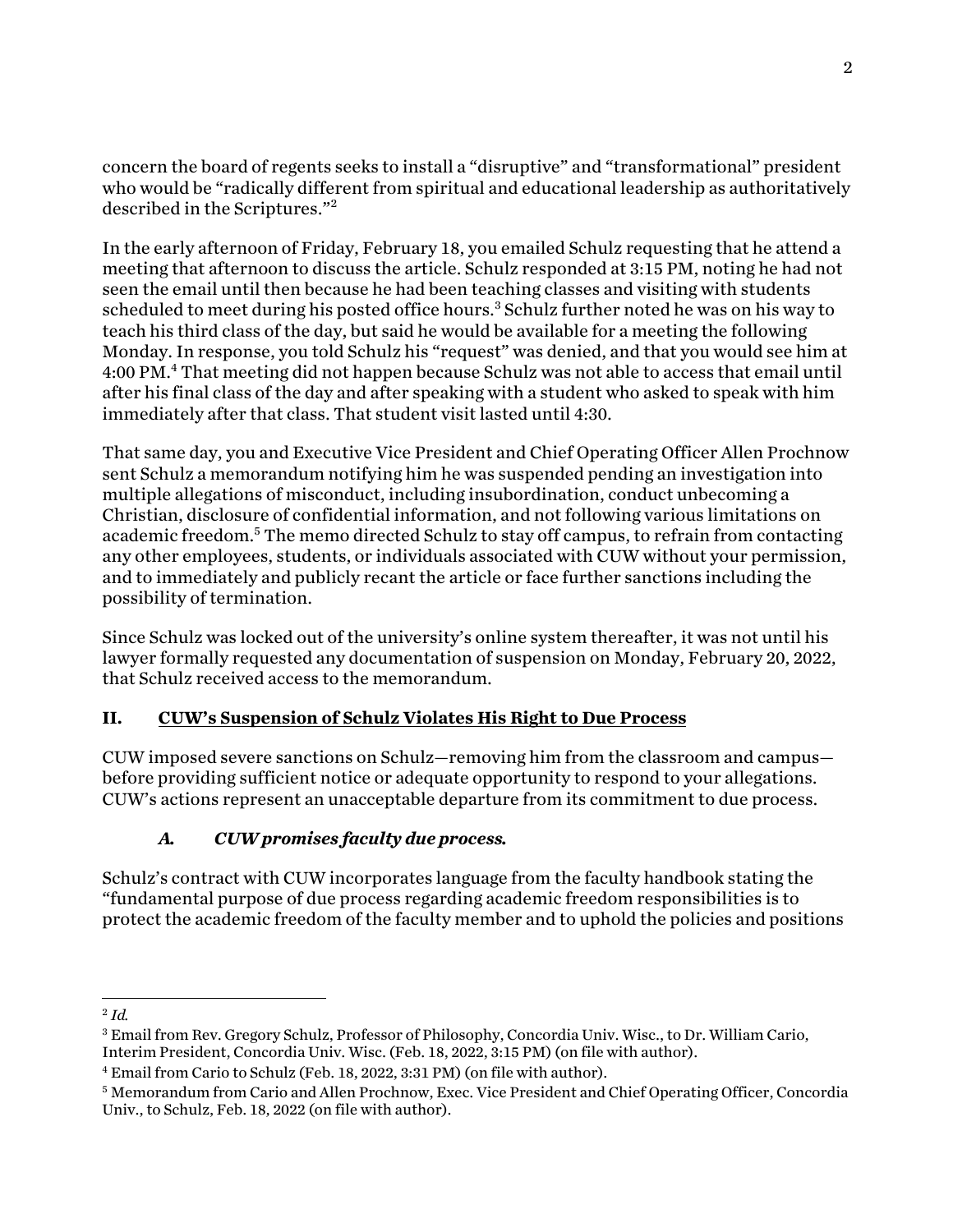of the institution."6 The contract further provides CUW is "responsible for maintaining clearly stated procedures for due process that include the process described in the most current [Lutheran Church Missouri Synod] handbook."7

The Concordia University System Model Operating Procedures Manual is intended to serve as a uniform process for resolution of all complaints against faculty members and all campus disputes involving faculty and administration.<sup>8</sup> All Concordia University System institutions must "have policies in place that are 'consistent with' this Model Operating Procedure Manual."9

The manual specifies extensive procedures for resolving complaints against faculty members, including but not limited to allegations of insubordination and conduct unbecoming a Christian.<sup>10</sup> Those procedures include an initial face-to-face meeting to attempt to resolve the matter informally; if informal reconciliation efforts fail, a "written statement" of "efforts that have been made to achieve informal reconciliation," must be forwarded to the board of regents and the respondent; an opportunity for the respondent to submit a written reply within 21 days; formation of a five-person review committee; and a formal hearing.<sup>11</sup> Only the board of regents—not the president—may relieve a respondent of teaching and/or administrative duties pending final resolution of the conflict only if the board "decides the matter is of such a nature that the interests of the college or university will best be served" by limiting the activities of the respondent.<sup>12</sup>

Beyond this, the term "due process" generally refers to the legal suite of significant procedural protections to which individuals are entitled when government authorities, including public universities, subject them to adjudicatory proceedings.<sup>13</sup> Thus, while CUW is a private institution, its invocation of the term "due process" in Schulz's contract and the faculty handbook<sup>14</sup> reflects its promise to provide more than the minimal—or no—process generally owed by private institutions, and places its faculty on par with their counterparts at public institutions. The United States Supreme Court has held that a "tenured public employee is entitled to oral or written notice of the charges against him, an explanation of the

<sup>6</sup> Concordia Univ. Wisc. & Ann Arbor, Agreement Between Concordia University and Gregory Schulz (2020) (on file with author).

<sup>7</sup> *Id.*

<sup>8</sup> CONCORDIA UNIV. SYS.,MODEL OPERATING PROCEDURES MANUAL § I.B (2019) ["MOPM"] (on file with author).

<sup>9</sup> MOPM § I.A. Neither the faculty handbook nor documents available on CUW's website set forth CUW's specific procedures, but whatever procedures CUW uses must at least be consistent with those in the model policy, as well as the ordinary understanding of "due process."

 $10$  MOPM § V.

<sup>11</sup> MOPM §§ V.1.2, V.2.1, V.2.2, V.3, V.4.

<sup>12</sup> MOPM § V.3.3.

<sup>&</sup>lt;sup>13</sup> *Due Process, MERRIAM-WEBSTER, https://www.merriam-webster.com/dictionary/due%20process (last* visited Mar. 2, 2022) [https://perma.cc/GKP5-3DT5] ("A course of formal proceedings (such as legal proceedings) carried out regularly and in accordance with established rules and principles — called also *procedural due process*."); *see also Mathews v. Eldridge*, 424 U.S. 319, 334–35 (1976).

<sup>&</sup>lt;sup>14</sup> CONCORDIA UNIV., FACULTY HANDBOOK § 4.5.E (2021-2022).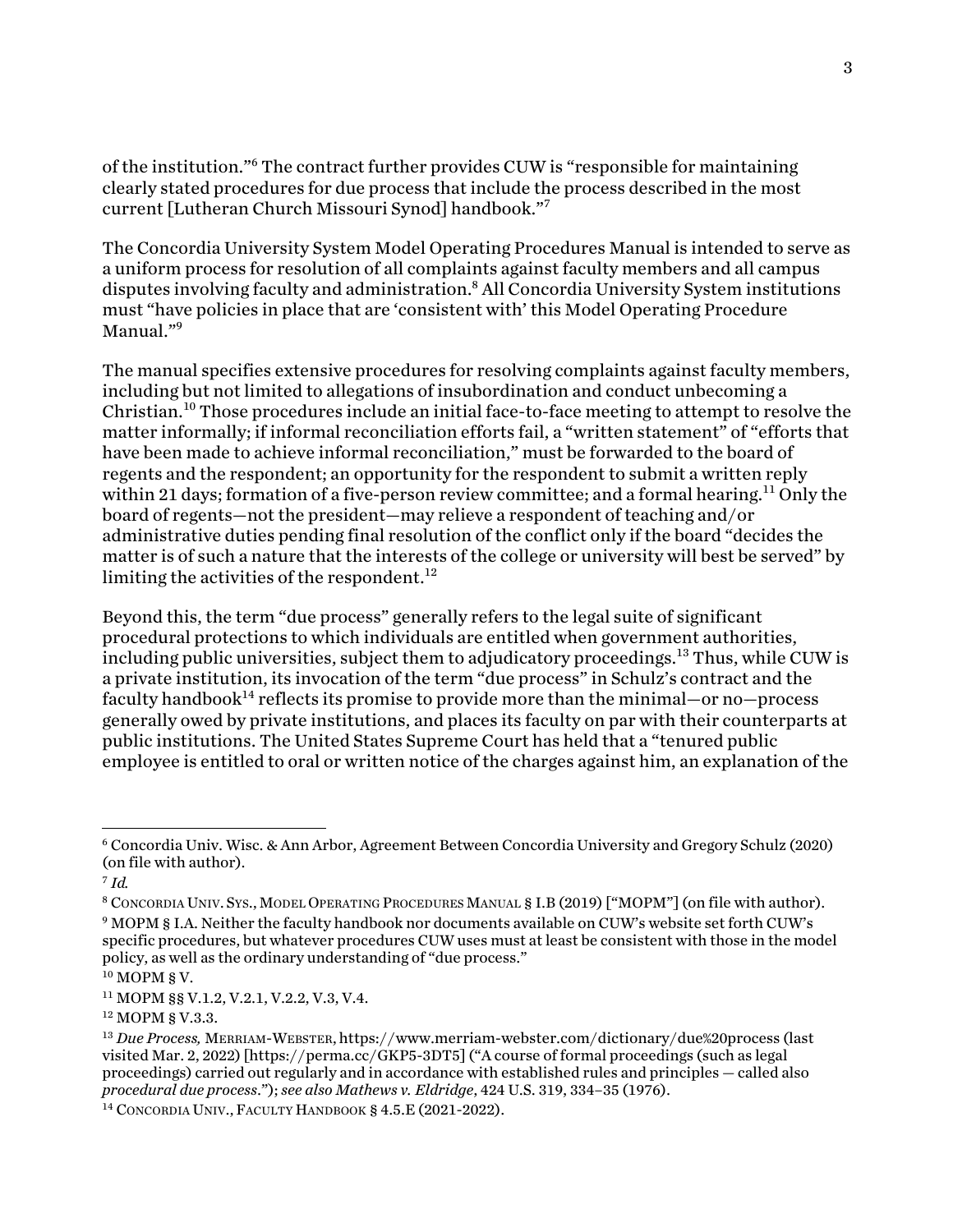employer's evidence, and an opportunity to present his side of the story."<sup>15</sup> Notice and a meaningful opportunity to be heard are the most basic requirements of due process.<sup>16</sup>

Before suspending or imposing any other sanction on Schulz, CUW must at least afford him these elementary procedures; otherwise, CUW's contractual promise of due process is meaningless and contrary to basic legal principles of contract interpretation.<sup>17</sup>

## *B. CUW failed to provide Schulz sufficient notice or an adequate opportunity to respond to the charges.*

CUW's suspension of Schulz is inconsistent with the procedures in the Model Operating Procedure Manual and with commonly understood principles of due process reflected in decades of judicial decisions.

Suspension is a punishment, and not a light one, entitling Schulz to due process *before* it is imposed.<sup>18</sup> Schulz is unable to teach his classes or even communicate with his students or other faculty members. Each day of the suspension that goes by is a further disruption to Schulz's career as an educator and to his relationships with his students and colleagues.

Before suspending Schulz, CUW failed to give him proper notice of the charges—including an explanation of how his speech or conduct violated university policies—and an adequate opportunity to respond to them, let alone anything resembling the process outlined in the Model Operating Procedures Manual.

Your February 18 email to Schulz requesting that he meet with you that same day to discuss the *Christian News* article did not constitute sufficient notice or provide Schulz a meaningful opportunity to respond to the charges, nor was it a reasonable attempt to resolve the matter through an informal face-to-face meeting. By notifying Schulz of allegations of misconduct and giving him mere hours to meet in person to address them—amid a busy schedule of teaching classes and fulfilling other professional obligations—then abruptly suspending

<sup>15</sup> *Cleveland Bd. of Educ. v. Loudermill*, 470 U.S. 532, 546 (1985). While, again, CUW is a private institution, the Constitution's guarantee of due process to individuals facing governmental deprivation of a liberty or property interest sets a baseline for what faculty would reasonably expect from a university, such as CUW, that promises due process.

<sup>16</sup> *Mullane v. Cent. Hanover Bank & Trust Co.*, 339 U.S. 306, 314 (1950) (notice is "[a]n elementary and fundamental requirement of due process"); *Mathews*, 424 U.S. at 333 ("The right to be heard before being condemned to suffer grievous loss of any kind, even though it may not involve the stigma and hardships of a criminal conviction, is a principle basic to our society. The fundamental requirement of due process is the opportunity to be heard at a meaningful time and in a meaningful manner.") (cleaned up); *see also Joint Anti-Fascist Refugee Comm. v. McGrath*, 341 U.S. 123, 171 (1951) (Frankfurter, J., concurring) ("The validity and moral authority of a conclusion largely depend on the mode by which it was reached. . . . No better instrument has been devised for arriving at truth than to give a person in jeopardy of serious loss notice of the case against him and opportunity to meet it.").

<sup>17</sup> *See Stubbe v. Guidant Mut. Ins. Co.*, 651 N.W.2d 318, 323 (Wis. Ct. App. 2022) ("contract should be construed whenever possible so that . . . none of the language is discarded as superfluous or meaningless") (cleaned up). <sup>18</sup> *See Goss v. Lopez*, 419 U.S. 565, 579 (1975) ("[T]here can be no doubt that at a minimum [the words of the Due Process Clause] require that deprivation of life, liberty, or property by adjudication be preceded by notice and opportunity for a hearing appropriate to the nature of the case.").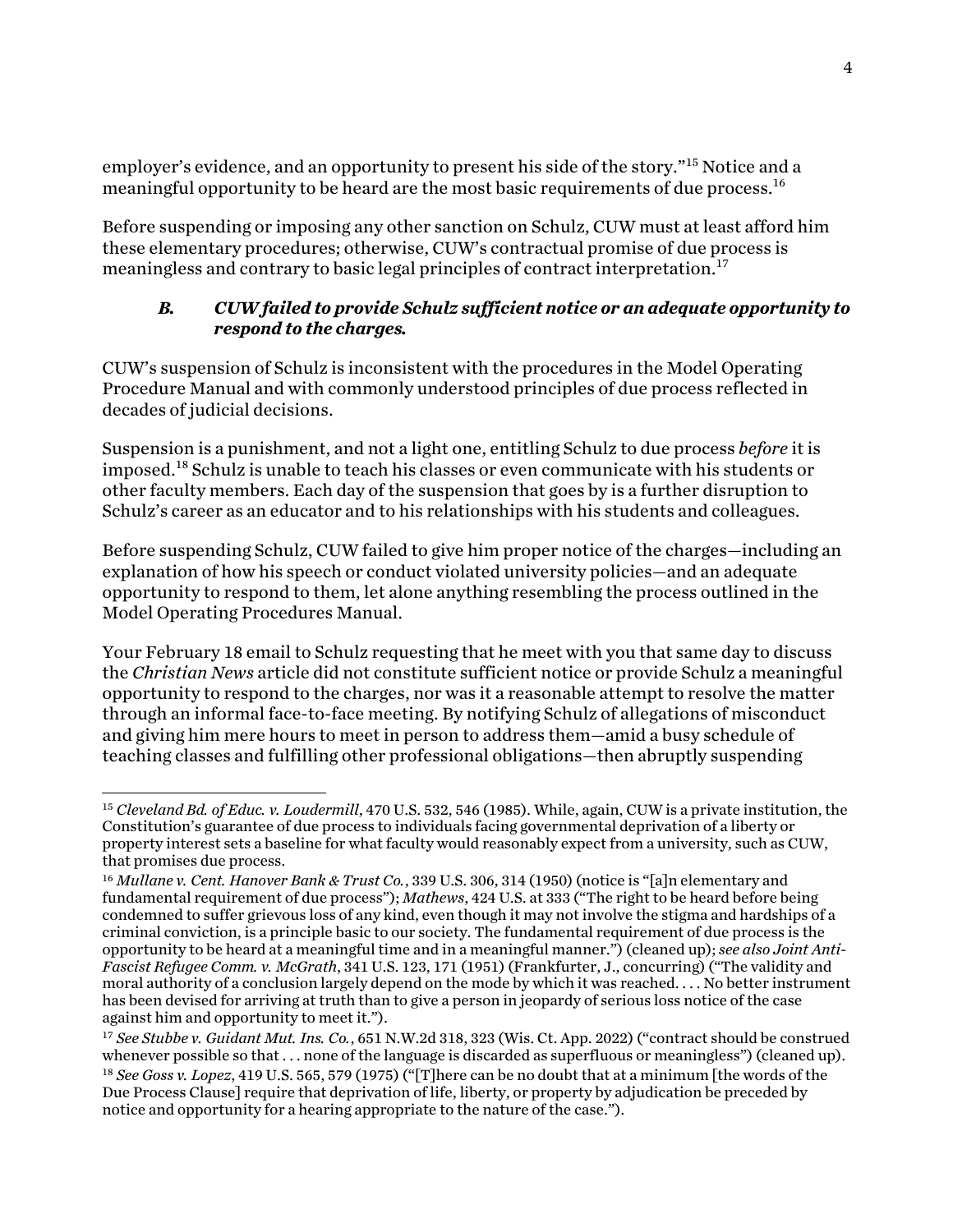Schulz instead of accepting his offer to meet the next business day, CUW has failed to adhere to its due process obligations.

There also is no credible argument that Schulz's presence on campus would pose any type of threat or danger justifying an interim suspension, as the allegations against him arise merely from his authorship of an article critical of the university.<sup>19</sup> There is no reason why Schulz cannot continue to teach and perform his other job duties while CUW investigates his alleged wrongdoing. Moreover, the Model Operating Procedures Manual places authority in the board of regents—not the president—to decide whether to remove a faculty member from teaching or administrative duties pending an investigation.

### **III. Conclusion**

As CUW recognizes, due process is "fundamental" to protecting faculty members' academic freedom. Schulz's academic freedom, including the freedom to criticize university governance, is exactly what is at stake here, as CUW purports to "value  $\Box$  the individuality of each faculty member and respect  $\vert \vert$  the right of faculty to hold diverse opinions" and to maintain that "pursuit of knowledge through intellectual inquiry and research is highly valued as a mark of institutional excellence"—including recognition of the right of faculty members even to "present and discuss concepts that conflict with Synodical teachings."<sup>20</sup> To the extent CUW alleges that Schulz's *Christian News* article falls within any of the university's express "limitations" on academic freedom or violates any other university policy, CUW must provide Schulz with a meaningful opportunity to respond to those allegations before imposing any sanctions.

Given the urgent nature of this matter, we request receipt of a response to this letter no later than the close of business on March 11, 2022, confirming that CUW will immediately lift all

<sup>&</sup>lt;sup>19</sup> While notice and an opportunity to respond generally must precede a suspension, courts have recognized an exception to this rule in exigent circumstances, where the presence of the accused "poses a continuing danger to persons or property or an ongoing threat of disrupting the academic process." *Haidak v. Univ. of Massachusetts-Amherst*, 933 F.3d 56, 72 (1st Cir. 2019) (citing *Goss*, 419 U.S. at 582–83).

<sup>20</sup> FACULTY HANDBOOK, *supra* note 14, §§ 4.5.B, 4.5.C; *see also* AM. ASS'N OF UNIV.PROFESSORS, ON THE RELATIONSHIP OF FACULTY GOVERNANCE TO ACADEMIC FREEDOM (1994), *available at*

https://www.aaup.org/report/relationship-faculty-governance-academic-freedom

<sup>[</sup>https://perma.cc/UF66-7EDJ] (recognizing that in matters of institutional governance, it is "essential that faculty members have the academic freedom to express their professional opinions without fear of reprisal" and that "grounds for thinking an institutional policy desirable or undesirable must be heard and assessed if the community is to have confidence that its policies are appropriate"). We further note that Concordia is accredited by the Higher Learning Commission, whose standards require that each accredited institution be "committed to academic freedom and freedom of expression in the pursuit of truth in teaching and learning." HIGHER LEARNING COMM'N, CRITERIA FOR ACCREDITATION (rev. June 2014), *available at* 

https://www.hlcommission.org/Policies/criteria-and-core-components.html [https://perma.cc/3JBF-2TJC]; *see also* Peter Bonilla, *An accreditor tells an institution to do better on academic freedom. Will more follow?*, FIRE (Nov. 12, 2021), https://www.thefire.org/an-accreditor-tells-an-institution-to-do-better-onacademic-freedom-will-more-follow (discussing the Higher Learning Commission's decision to place Southwest Baptist University on probation in part because the meaning of the university's stated commitment to academic freedom was unclear).